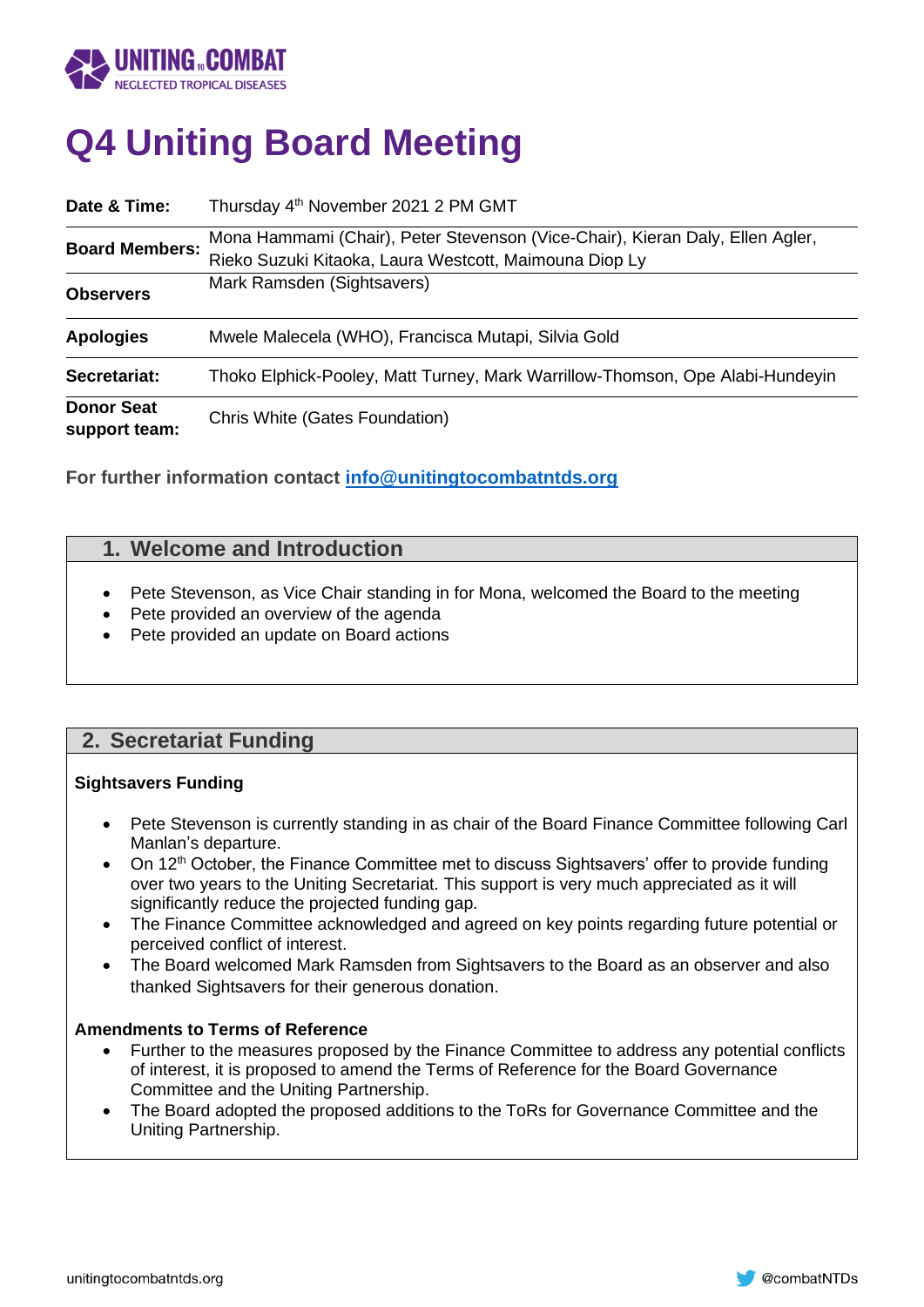# **3. Update on the Kigali Declaration**

### **Kigali Declaration on NTDs**

- A copy of the Kigali Declaration final text agreed by the country task team was shared with the Board on 3rd November.
- The Secretariat provided an overview of the processes involved to achieve the final text of the Kigali Declaration. The positioning of the Kigali Declaration was high level, and the individual stakeholder statements were co-drafted by the stakeholder group through a collaborative, robust and extensive consultation process.
- The Secretariat informed the Board that a Commitment and Accountability Task Team, led by countries, has been set up. The task team is responsible for developing the commitment tracker and accountability framework that will accompany the declaration. The commitment tracker is expected to be a self-managed tool that is hosted on an online portal allowing stakeholders to make public commitments to the Kigali Declaration.
- The next steps on the Kigali Declaration include:
	- Development of the Accountability Framework by the Commitment and Accountability Task Team.
	- Kick off the process for endorsements and commitments for the Kigali Declaration to begin around World NTD Day, signing of the documents to be kicked off by Heads of State. Then mobilise more signatories to endorse the Kigali Declaration.
	- Celebration of the 10 year anniversary of the London Declaration and the establishment of country ownership.
- Does the Board approve the process of socialising for signatories and mobilising endorsements and commitment to support its implementation? **Approved by the Board**

# **4. Governance Committee Update**

#### **Board chair recruitment**

- The Governance Committee met on 3<sup>rd</sup> November to discuss the recruitment of the leading candidate for the Board chair position.
- Though a positive response is anticipated, a timeframe of the end of the year has been set to hear.
- In line with the approved process if the leading candidate does not take up Board Chair, the Secretariat will conduct soft research into the status of the two other shortlisted nominees.
- The Board agreed to wait until 31 December for a response and reach out to other shortlisted candidates in January 2022 if required.

## **Board member recruitment**

- The Board ToR indicate that the Board seat is rotational with a maximum of 12 members recommended.
- Currently, 9 Board seats out of 12 are filled following Carl Manlan's exit from the Board at the end of September. Though the incoming chair will take up one seat, there are still 2 - 3 seats to be recruited for the Board.
- Laura Wescott announced she is stepping down from her role on the Board to give room for other donors and allow advocacy discussions. Laura assured the Board of her continued support for NTDs even after her exit from the Board.
- Board members thanked Laura Westcott for her contributions and support during her time with the Board.
- Board members were encouraged to start recruiting more Board members given 2 3 seats need to be filled. A brochure designed by the Secretariat would be helpful in the recruitment